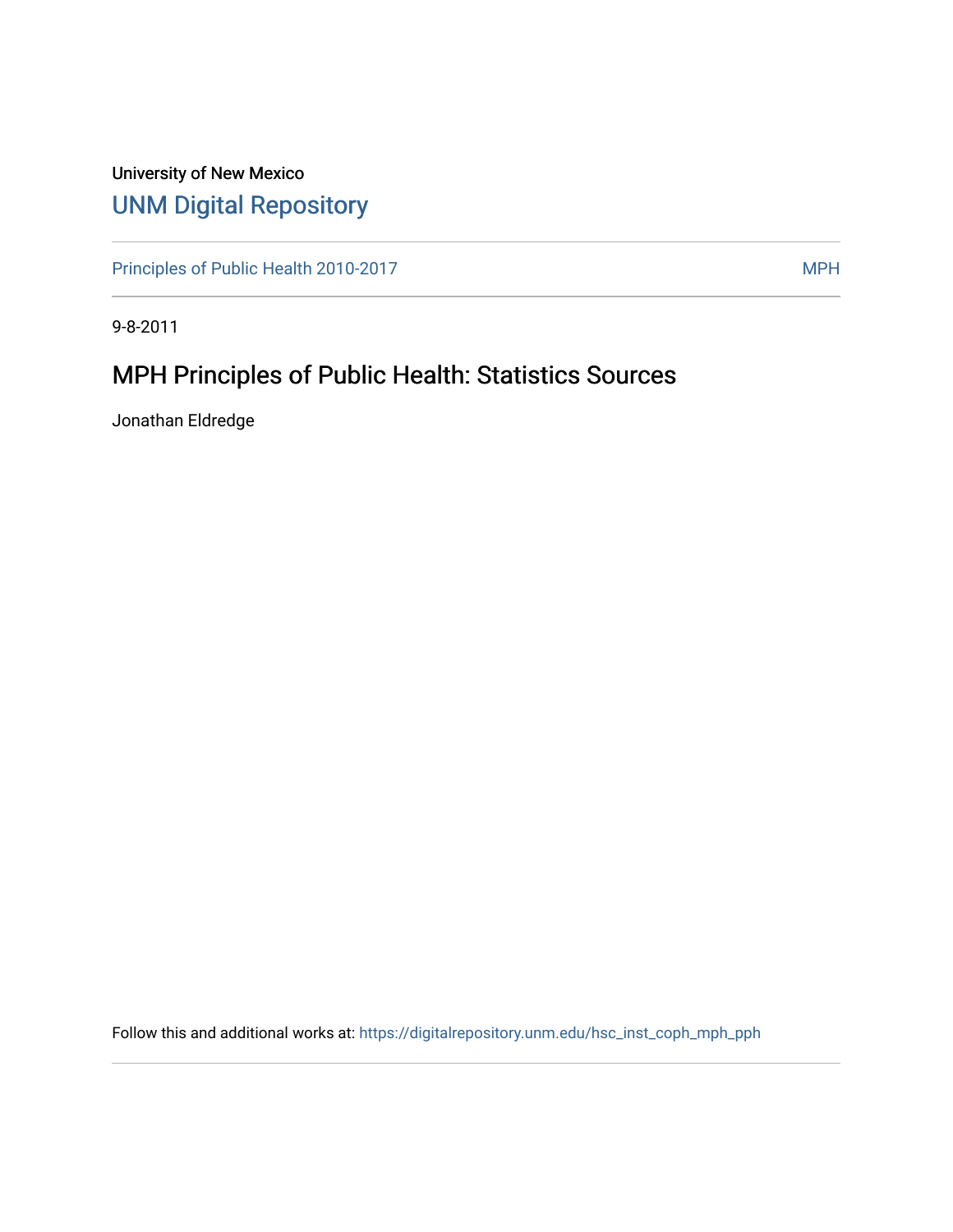

### MPH Principles of Public Health.

September 8 & 22, 2011. Med 2 Classroom

## **Statistics Sources**

### **General**

Partners in Information Access for the Public Health Workforce. http://phpartners.org/health\_stats.html

Centers for Disease Control and Prevention. National Center for Health Statistics http://www.cdc.gov/nchs/scientific.htm

FedStats http://www.fedstats.gov

Google Earth http://earth.google.com/

### **International**

Pan American Health Organization (PAHO)\* http://www.paho.org/english/dd/ais/coredata.htm

United Nations\* http://unstats.un.org/unsd/default.htm

World Health Organization http://www.who.int/research/en

### **United States**

Agency for Healthcare Research & Quality. National Healthcare Quality Report. Link to State Resources for "State Snapshots." http://statesnapshots.ahrq.gov/statesnapshots/index.jsp http://www.qualitytools.ahrq.gov

CDC Wonder http://wonder.cdc.gov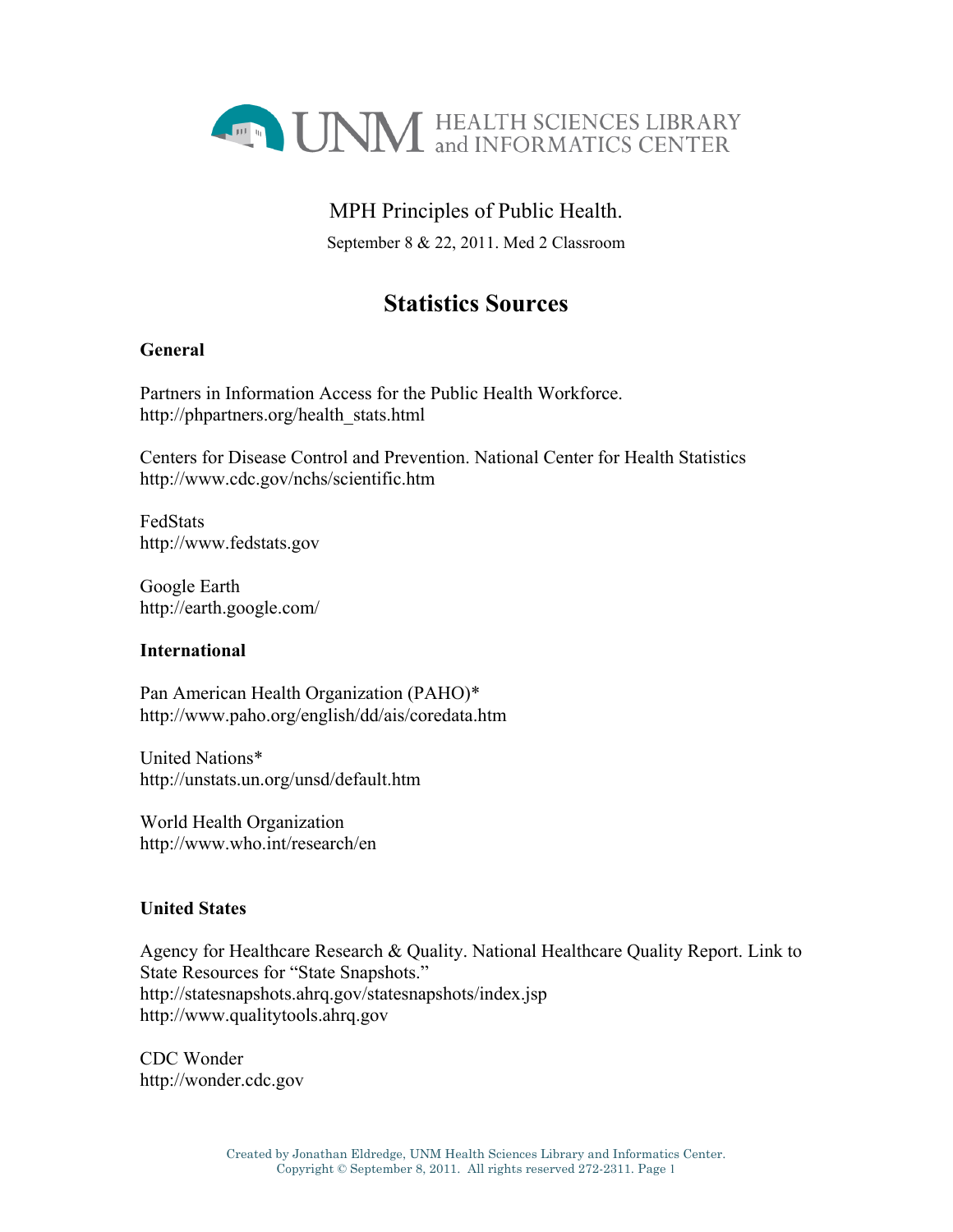Census Bureau. American Factfinder (includes Thematic Maps and American Community Surveys) http://factfinder.census.gov/home/saff/main.html?\_lang=en

Children's Defense Fund\* http://www.childrensdefense.org

Congressional Research Service Reports from the University of North Texas http://digital.library.unt.edu/govdocs/crs

County Health Rankings http://www.countyhealthrankings.org

Data Set Directory of Social Determinants of Health at the Local Level http://www.cdc.gov/dhdsp/docs/data\_set\_directory.pdf

Department of Justice. Bureau of Justice Statistics http://www.ojp.usdoj.gov/bjs

Department of Labor. Bureau of Labor Statistics http://www.bls.gov

Federal Interagency Forum on Child and Family Statistics\* http://www.childstats.gov

Gallup Healthways. Well-Being Index http://www.well-beingindex.com/default.asp

New for 2012: Minority Health Surveillance http://www.cdc.gov/Features/dsREACHUS/

Robert Wood Johnson Foundation http://www.rwjf.org/

Substance Abuse and Mental Health Services Administration http://oas.samhsa.gov [Scroll down/see: national surveys on drug use and health]

Transportation for America. Dangerous by Design. http://t4america.org

Uniform Crime Reports (Federal Bureau of Investigation) http://www.fbi.gov/ucr/ucr.htm

WISQARS (CDC) http://www.cdc.gov/injury/wisqars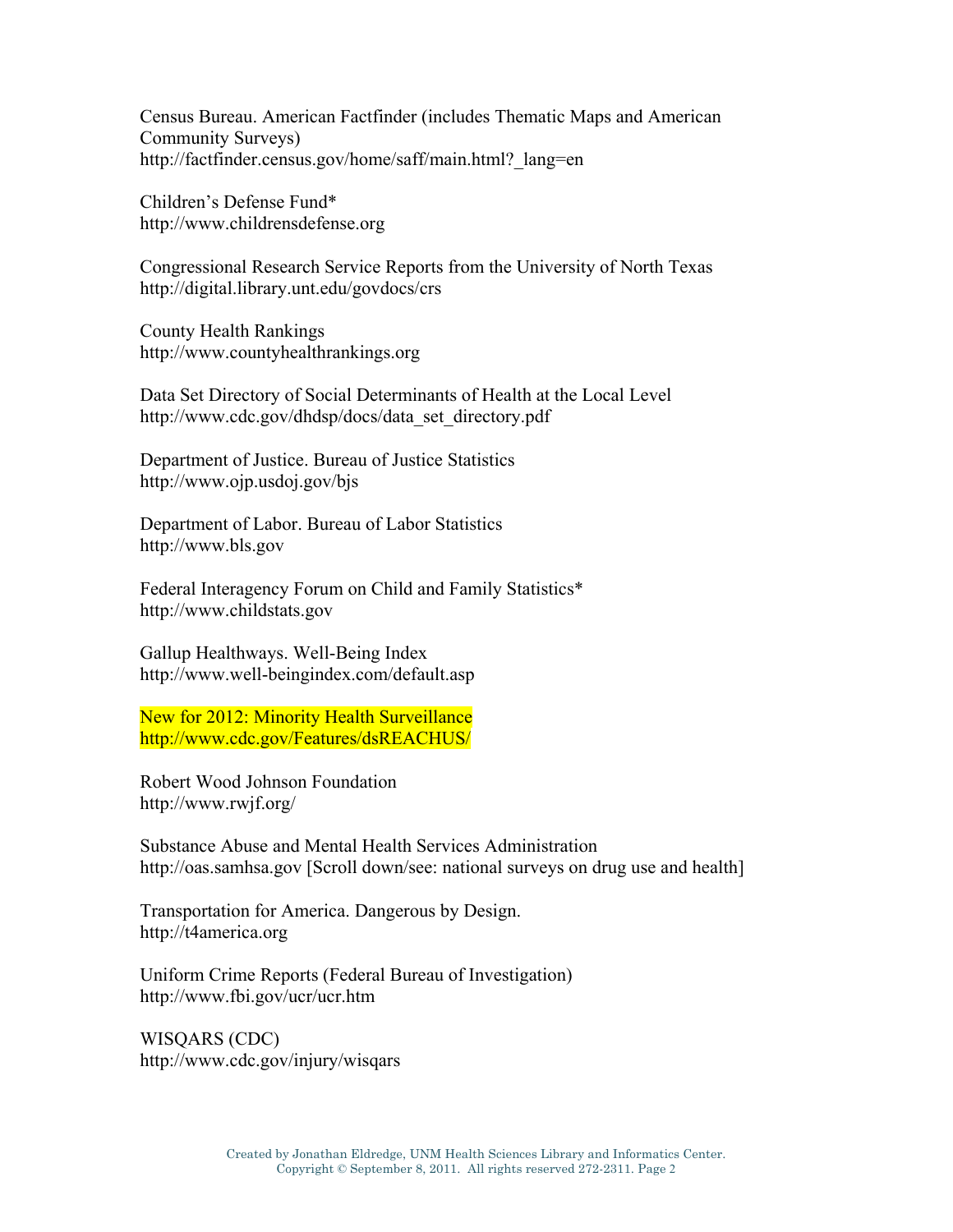#### **State Level**

Driving While Impaired Report (New Mexico) http://www.unm.edu/~dgrint/dwi.html

Indicator Based Information System (IBIS). NM Department of Health http://ibis.health.state.nm.us/home/Welcome.html

Injury Hurts. State of New Mexico. Department of Health. 2007 http://www.health.state.nm.us/pdf/2007-Injury Hurts New Mexico-report.pdf

New Mexico. Public Education Department http://www.ped.state.nm.us

New Mexico Traffic Crash Data http://www.unm.edu/~dgrint/tcd.html

New Mexico Voices of Children (Kids Count Data Book) http://www.nmvoices.org/index.htm

State Health Facts (Kaiser Family Foundation) http://statehealthfacts.org

Transportation for America. Dangerous by Design. 2011 Map of Fatalities http://t4america.org/resources/dangerousbydesign2011/map/#?latlng=35.0844909,- 106.6511367

Trust for America's Health http://healthyamericans.org

United Health Foundation. State Health Rankings http://www.unitedhealthfoundation.org/shr.html

UNM Partnerships for a Healthier New Mexico. Health Report Cards for NM Counties http://hsc.unm.edu/community/countyreportcards/index.shtml

New Mexico Health Policy Commission http://hpc.state.nm.us

Specific states' websites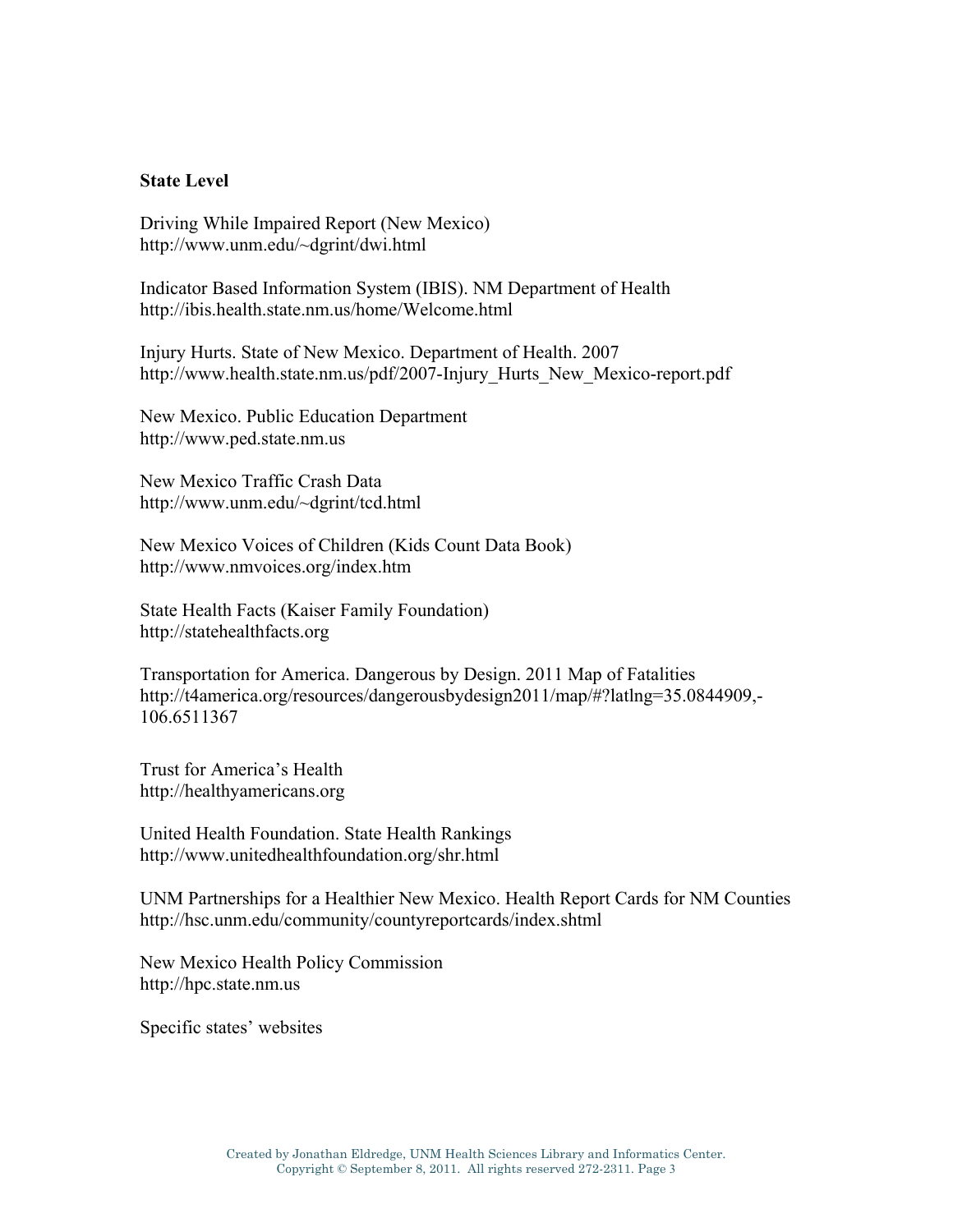#### **Local Websites**

Albuquerque and Bernalillo County Zip Code Maps. Health and Social Indicators. New Mexico Department of Health http://www.health.state.nm.us/epi/a-z.html

Albuquerque-Bernalillo County Health Equity Assessment Tool (HEAT) http://www.bcplacematters.com/resources/health-equity-assessment-tool

Albuquerque Public Schools http://ww2.aps.edu

Bernalillo County 2009 Traffic Crash Locations http://dgrmap.unm.edu/website/berncocr09/viewer.htm

Bernalillo County. Community Health Council. Health Data http://www.berncohealthcouncil.org/health-data

City of Albuquerque (see A-Z index) http://www.cabq.gov

City of Albuquerque. Geographic Information Systems. http://www.cabq.gov/gis

DWI Resource Center. DWI Data Center & Media tabs (Charts & Graphs) http://www.dwiresourcecenter.org

Healthy Development Measurement Tool (HDMT) [Bay Area Resource] http://www.thehdmt.org

Hospital Compare http://www.hospitalcompare.hhs.gov

Mid-Region Council of Governments http://www.mrcog-nm.gov

Multiple Listing Service (Albuquerque) http://www.gaar.com/findahome

\* Some statistical information at these websites involve charging users a fee